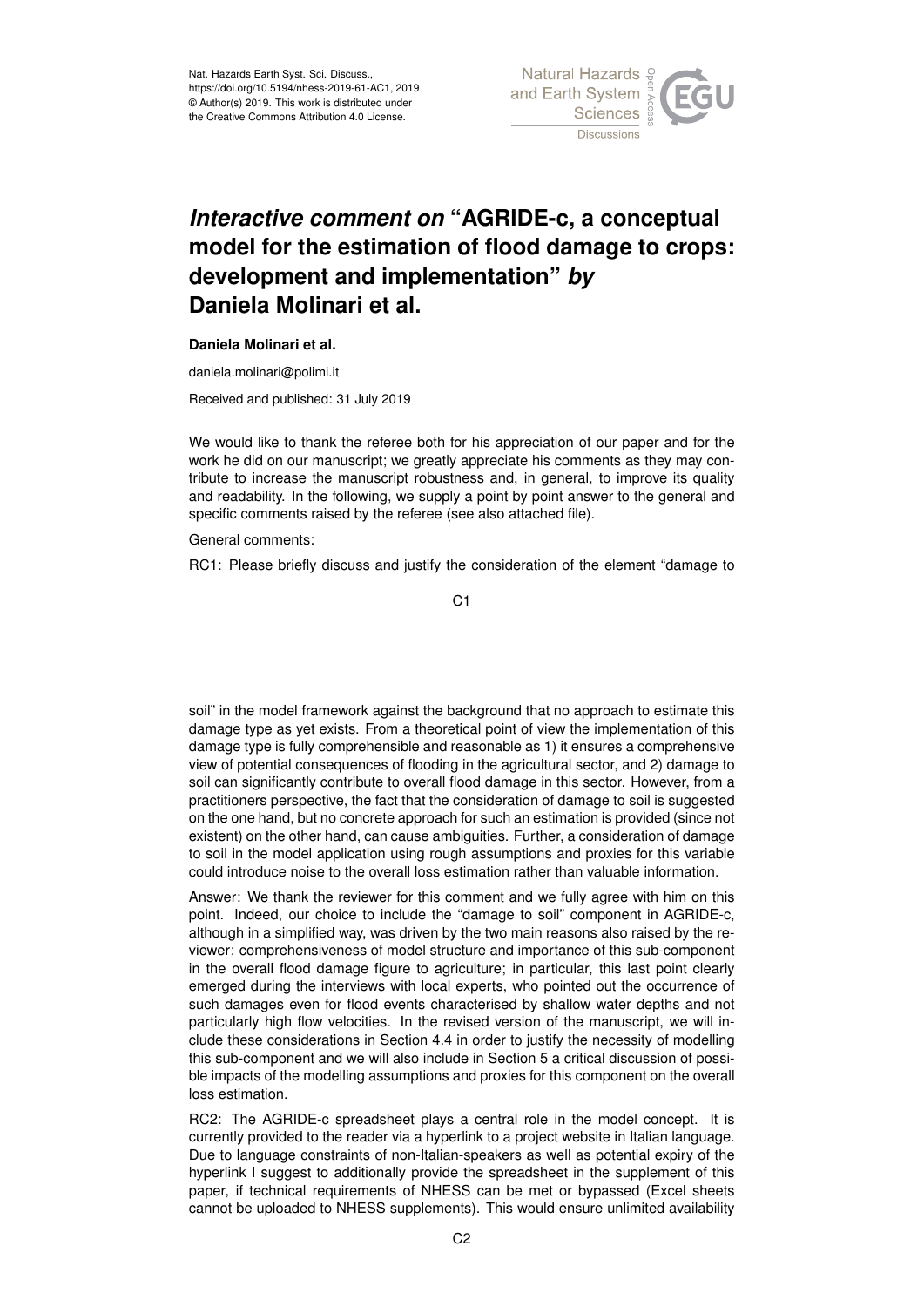and better access of the spreadsheet.

Answer: We will check with the NHESS editorial support office whether the spreadsheet can be added as supplement material. Otherwise, we will upload it in a repository with an easier access.

Specific comments:

RC3: Page 2, l. 6-8: The given characteristics of limited model transferability and applicability are not exclusive for agricultural sector, but rather represent general difficulties in flood damage modeling, i.e. often also apply to models for e.g. the residential or the commercial sector. I suggest to rephrase the sentence to avoid the impression that these aspects are exclusive problems of agricultural models.

Answer: We agree with the reviewer that the transferability of damage models represents a general issue in flood damage modelling, affecting all exposed sectors. Agriculture is probably one of the most critical in terms of transferability, due to large variability of the features affecting damage mechanisms for this sector. For more clarity, in the revised version of the manuscript we will revise L.6-8 in P.2 by specifying: "Nonetheless, available damage models for agriculture are not only few in number, but are also affected by many limitations, the major related to the lack of information/data for their validation and to the large variability of local features affecting damage (i.e. strong linkage with the context under investigation) which limits their transferability to different contexts more than other exposed sectors, as the residential or commercial ones".

RC4: Page 2, l. 23: "The paper is organized in four parts" is a bit confusing. To match this number, the exclusion of the sections "introduction" and "conclusion" is required. Moreover, in the subsequent sentences you list five different sections. Please rephrase the sentence towards a more unambiguous statement. For example, "the paper is organized as follows".

Answer: The reviewer is right. In the revised version of the manuscript we will rephrase

C3

the sentence accordingly in order to avoid confusion.

RC5: Page 3, l. 1: "The main available damage models [: : :]". This statement is unclear to me. Do you mean "prominent examples of damage models"? Please clarify Answer: Yes, we do. We will then revise the sentence as suggested.

RC6: Page 9, l. 27-30: Although in a European context floods usually have a negative effect on soils, the studies of e.g. Hein et al. (2003) and Tockner et al. (1999) show that such events can also have clearly positive effects, namely in the form of an increase of soil fertility. The fertility increase is explained by a (re-)distribution of river sediments and organic matter in the course of flooding. These river sediments replenish carbon and nutrients in topsoil and, hence, can make agricultural lands more fertile. I suggest to briefly discuss this aspect in the paper. An adaptation of Figure 2, where the box "damage to soil" currently states only the negative effect of flooding, could also be considered.

Answer: We thank the reviewer for this important comment. In the original version of the manuscript we only referred to negative flood effects on soils, because in Italy these are the most common impacts observed from past events. However, we fully concur with the reviewer on the importance of including also positive effects (e.g. increase of soil fertility) in the general conceptual model represented in Figure 2, which will be revised accordingly. In the revised version of the manuscript, we will also include some discussion on this point in subsection 4.4 (the title "Damage to soil" will be changed to "Impact to soil" in order to be more comprehensive).

Technical corrections:

Page 12, l. 16, w. 11: Grammar issue. "nor" should be replaced by "neither". Page 19, l. 2, w. 13-15: Consider rephrasing "in another terms". For example, into "in other words". Answer: These technical corrections will be fixed in the revised version of the manuscript